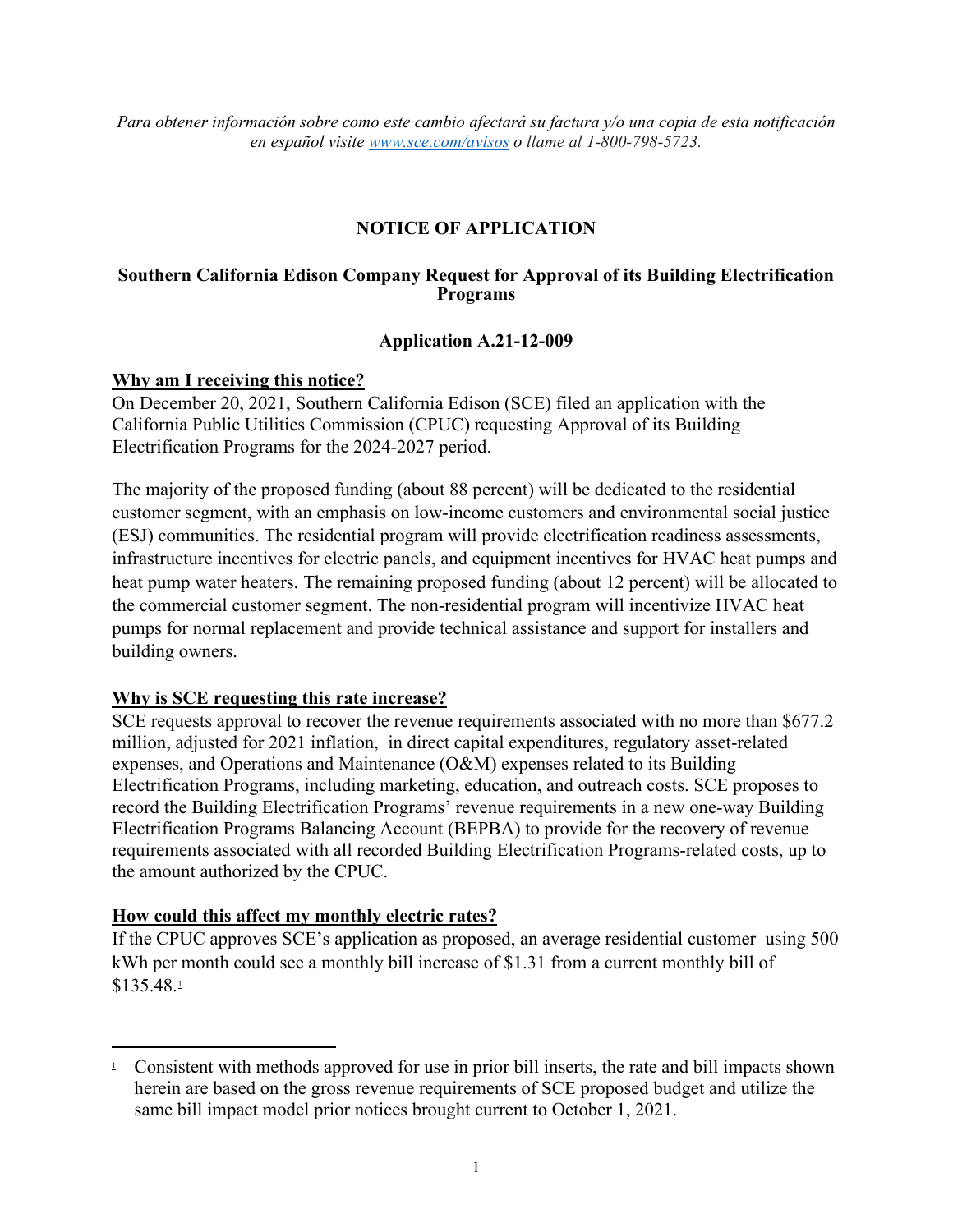The following table compares customer rates as of December 2021, to proposed average rates if SCE's application is approved by the CPUC:

|                                                 | <b>Bundled Average Rates</b>                     |                                            |                          |  |
|-------------------------------------------------|--------------------------------------------------|--------------------------------------------|--------------------------|--|
| Customer Group                                  | <b>Current Rates</b><br>$(\frac{\epsilon}{kWh})$ | Proposed Rates<br>$(\frac{\epsilon}{kWh})$ | % Change over<br>current |  |
| Residential                                     | 24.4                                             | 24.6                                       | $1.0\%$                  |  |
| Lighting - Small and Medium Power               | 23.3                                             | 23.6                                       | $0.9\%$                  |  |
| Large Power                                     | 15.8                                             | 15.9                                       | $0.7\%$                  |  |
| Agricultural and Pumping                        | 18.7                                             | 18.9                                       | $0.8\%$                  |  |
| Street and Area Lighting                        | 25.7                                             | 25.9                                       | $0.6\%$                  |  |
| Standby                                         | 12.6                                             | 12.7                                       | $0.5\%$                  |  |
| Total                                           | 21.6                                             | 21.8                                       | $0.9\%$                  |  |
|                                                 |                                                  |                                            |                          |  |
|                                                 | Current Bill                                     | Proposed                                   | $%$ Change               |  |
| $\cdots$<br>$\bigcap$ $\bigcap$<br>$\mathbf{r}$ | $M = 10$                                         | $M = 20$                                   | $\lambda$ 00 $\lambda$   |  |

# **Proposed Electric Rate Increase**

|                           | Current Bill | Proposed | $\%$ Change |  |
|---------------------------|--------------|----------|-------------|--|
| Non-CARE residential bill | \$135.48     | \$136.79 | $1.0\%$     |  |
| CARE residential bill     | \$91.71      | \$92.60  | $1.0\%$     |  |

Rate impacts shown above do not include an estimate of the rate reductions from additional sales (kWh) and are based solely on an estimated average annual revenue requirement increase of \$139.2 million during the four-year program period from 2024 - 2027.

# **How does the rest of this process work?**

This application was assigned to CPUC Administrative Law Judge(s) who will consider proposals and evidence presented during the formal hearing process. The Administrative Law Judge(s) will issue a proposed decision that may adopt SCE's application, modify it, or deny it. Any CPUC Commissioner may sponsor an alternate decision with a different outcome. The proposed decision, and any alternate decisions, will be discussed and voted upon by the CPUC Commissioners at a public CPUC Voting Meeting.

Parties to the proceeding are currently reviewing SCE's application, including the Public Advocates Office, which is an independent consumer advocate within the CPUC that represents customers to obtain the lowest possible rate for service consistent with reliable and safe service levels. For more information about the Public Advocates Office, please call 1-415-703-1584, email **PublicAdvocatesOffice@cpuc.ca.gov**, or visit **PublicAdvocates.cpuc.ca.gov.** 

# **Where can I get more information?**

**Contact SCE:**